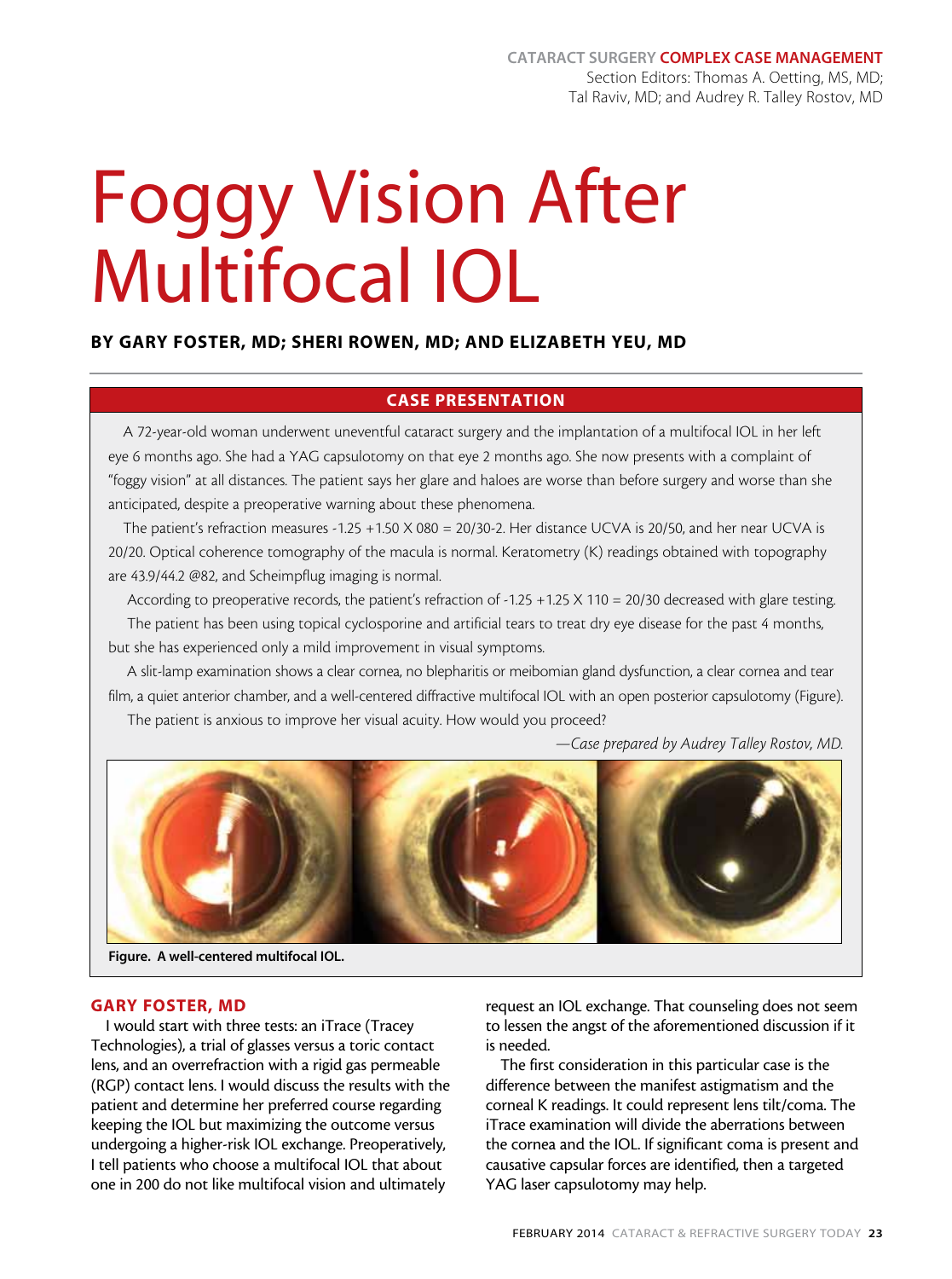If the patient sensed a significant improvement in her visual acuity during the glasses/toric contact lens trial, then glasses, contact lenses, limbal relaxing incisions, and laser vision correction become good long-term options, although 20/30 visual acuity does not elate most patients.

Another possibility is that the iTrace will define the optical problems as corneal, and the RGP contact lens overrefraction will not provide optical satisfaction to the patient. In that case, only IOL-based corrections could satisfy the patient's desire for visual quality.

If she is not open to the idea of an IOL exchange, then the discussion will be much more straightforward. With her input, I would move to the logical stopping point and counsel the patient to help her accept that hers is the best possible outcome that can be achieved.

#### SHERI ROWEN, MD

I would first ask the patient if she had ever been happy with her vision during the early postoperative period, before any posterior capsular opacification (PCO) occurred. If she never liked it and cannot adapt to the glare, then she obviously is not a suitable candidate for this multifocal lens. If she was satisfied prior to PCO, then there is a chance of salvaging this IOL. Performing a YAG capsulotomy on an unhappy patient who never attained a visual acuity better than 20/30 with refraction is not likely indicative of a successful outcome.

The figure suggests that surgery was performed beautifully, and the lens appears to be perfectly centered in a pristine capsule. The big issue here is that the K readings do not match the patient's postoperative refraction. She has only 0.30 D of cylinder @ 82º according to her K readings, yet her refraction shows 1.25 D of cylinder @ 80º. Is there some tilt to the lens, as if one haptic is in the bag and perhaps the other is in the sulcus? This situation would certainly explain a mysterious refractive outcome and the patient's inability to see better than 20/30. A close look at the figure suggests that the inferior haptic could be in the sulcus, as it is hard to find the inferior anterior capsulorhexis.

Some patients are unable to tolerate or adapt to multifocality, even after what appears to be a perfect procedure. Visual quality is usually the issue. This patient is also particularly sensitive to glare, which I find can initially be a problem with multifocal IOLs. The mismatch of corneal and refractive cylinder must be explored, however, to explain what really may be wrong with the IOL's placement despite its perfect appearance in the figure. Regardless, the patient needs further surgery, either to reposition the haptic if it is out of the

"Just correcting the refractive error will not be enough to make her happy." —Sheri Rowen, MD

bag or to remove and replace the lens with a monofocal IOL. Just correcting the refractive error will not be enough to make her happy, and my guess is that she will not be able to tolerate the current lens long term. Patients are willing to try to adapt to and work with glare if their vision is of high quality. A visual acuity of 20/30 and symptoms of glare with a multifocal IOL are not a promising situation.

#### ELIZABETH YEU, MD

This case illustrates the "risk" of multifocal IOL surgery that can create the greatest anxiety: the lack of appropriate adaptation of vision through the lens. The problem may relate to the IOL's alignment in the visual axis (centroid vs center), corneal higher-order aberrations, or a problem with neuroadaptation. The patient in this case appears to be a perfect candidate for a multifocal lens. She has an otherwise healthy eye and a centered IOL but suboptimal vision.

In general, I do not proceed with surgery on the second eye until the patient is satisfied with the outcome in his or her first eye and the distance BCVA reaches at least 20/25 before any PCO forms. If a patient is unable to achieve appropriate BSCVA despite a clear ocular surface in the early postoperative period, I have yet to see a posterior capsulotomy serve as the solution. Rather, my experience has been that patients with a Tecnis Multifocal IOL (Abbott Medical Optics Inc.) can maintain a surprisingly excellent quality of vision despite mild causes of decreased contrast sensitivity such as mild/moderate dry eye disease and early PCO formation.

If the patient initially had a satisfactory quality of vision, then an evaluation for any other source of decreased vision needs to be undertaken, including visual field analysis and the possible management of sources of ocular surface disease that can exist without obvious clinical staining (ie, conjunctival chalasis, elevated tear film, or preservative sensitivities). If the patient's suboptimal vision was always present, then I would seek out causes of problems with adaptation, including angle kappa; evaluate the IOL relative to an